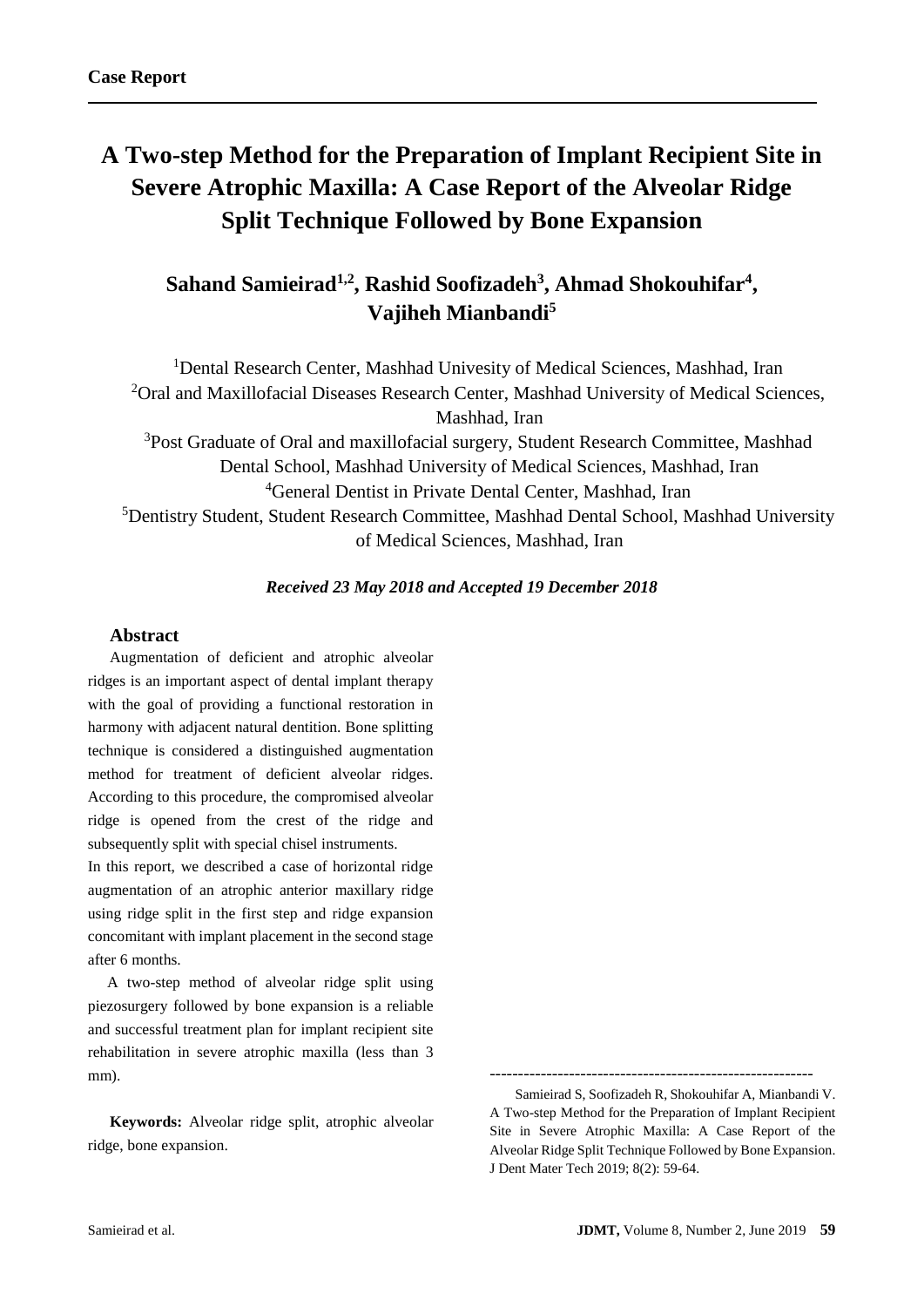### **Introduction**

Treatment of the patients with atrophic ridges who require prosthetic rehabilitation is a challenging issue in oral and maxillofacial implant surgery (1). The success of dental implant placement predominantly depends on the presence of adequate bone quantity and quality in the edentulous site. The volume of optimal osseous positively affects osseointegration, as well as the longterm stability and final esthetic and prosthetic outcomes of dental implants (2).

In general, labial cortical plates are thinner in the esthetic anterior regions compared to the lingual plate and are the first to be removed or resorbed after tooth extraction or trauma. The labial alveolar bone often undergoes rapid reconstruction after natural tooth loss and is associated with 25% reduction in volume during the first year, followed by 40-60% reduction in width in the next three years, leading to the more medial labial cortex of the bone compared to the original position (2, 3).

In the cases of advanced bone loss, there is insufficient bone width for rehabilitation with osseointegrated implants. Consequently, other alternatives must be considered for bone augmentation. Conventionally, width defects are managed using partial bone reconstruction techniques with bone blocks, guided bone regeneration, horizontal osteogenic distraction, and bone grafts. These techniques have proven effective in highly resorbed ridges to achieve optimal outcomes in horizontal and vertical dimensions. However, they have several limitations, such as invasiveness, additional donor site morbidity, resorption of the grafting materials, membrane collapse, risk of infections, and delayed implant installation for graft maturation  $(4, 5)$ .

Bone splitting is another technique used in the treatment of narrow bone ridge. In this procedure, the compromised alveolar ridge is opened from the crest of the ridge and split with special chisel instruments. To avoid the collapse of the expanded ridge, bone substitutes are packed into the created bone defect in order to maintain the space. Another option is to insert the implant into the expanded space between the medial and buccal bone walls in order to allow healing in a submerged position (5, 6).

Splitting could be performed using chisels and hammers or rotating/oscillating saws, as well as piezosurgery, which has recently been introduced in the literature  $(7, 8)$ .

The present study aimed to introduce a two-step method of alveolar ridge splitting through piezosurgery, followed by bone expansion for the rehabilitation of the recipient site and implant placement in a severely

atrophic anterior maxillary ridge in a 52-year-old female patient.

#### **Report of Cases and Technique**

A 52 year old female with missing teeth from right second premolar to left canine of maxilla for about 15 years was referred to the Department of Implantology of Mashhad Dental School. She had been using a removable partial denture (RPD) for more than 14 years and was seeking a better treatment option. Periodontal evaluation of the area showed a thin keratinized gingiva and the patient was in a good oral hygiene condition. The patient had no systemic medical problems Since the patient had regular dental visits during last 3 years, periodontal and dental condition in dentate areas were in good condition and she had a good oral hygiene. After clinical evaluation, we proposed the treatment plan for rehabilitation of the edentulous area with five dental implants and a fixed partial denture (FPD).

In evaluation of the edentulous area with cone beam computed tomography (CBCT), we encountered an atrophic alveolar ridge (Fig. 1) due to long-term RPD wearing. Surprisingly, there was less than 3mm width of alveolar ridge in the anterior region.

In the first surgical step, we executed ridge split technique using piezosurgery (Piezotome® Solo, Acteon, South Korea).

The operation was performed under local anesthesia (Lidocaine 2%, Epinephrine 1/80000, IranDaru, Iran). At first a full thickness flap on crestal ridge without vertical cuts was created and dissected. Then a small palatally horizontal osteotomy cut on the alveolar ridge was prepared with a piezosurgery device for ridge splitting. This osteotomy cut had a 2-mm distance from the existing teeth.

After that, through sub-periosteal tunneling, three vertical equidistant cuts from the teeth were made in the buccal cortex. By utilizing the split kit chisels (crest splitting kit, Acteon, South Korea) the buccal cortex was separated from the palatal meticulously to cause greenstick fractures**.** Since these fractured segments were attached to the periosteum, they were repositioned without fixation screws. Finally, the ridge splitting was completed, and the bone substitution material (Cerabone®, Bottiss, Germany) was used to fill the gap between the two cortical plates. Moreover, the entire grafted area was covered with a resorbable barrier membrane (Jason® Membrane, Bottiss, Germany), and the flap was sutured with resorbable polyglycolic acid in a tension-free manner. Antibiotics (co-amoxiclav [625 mg] every eight hours for seven days), analgesics (ibuprofen [400 mg] every six hours for four days), and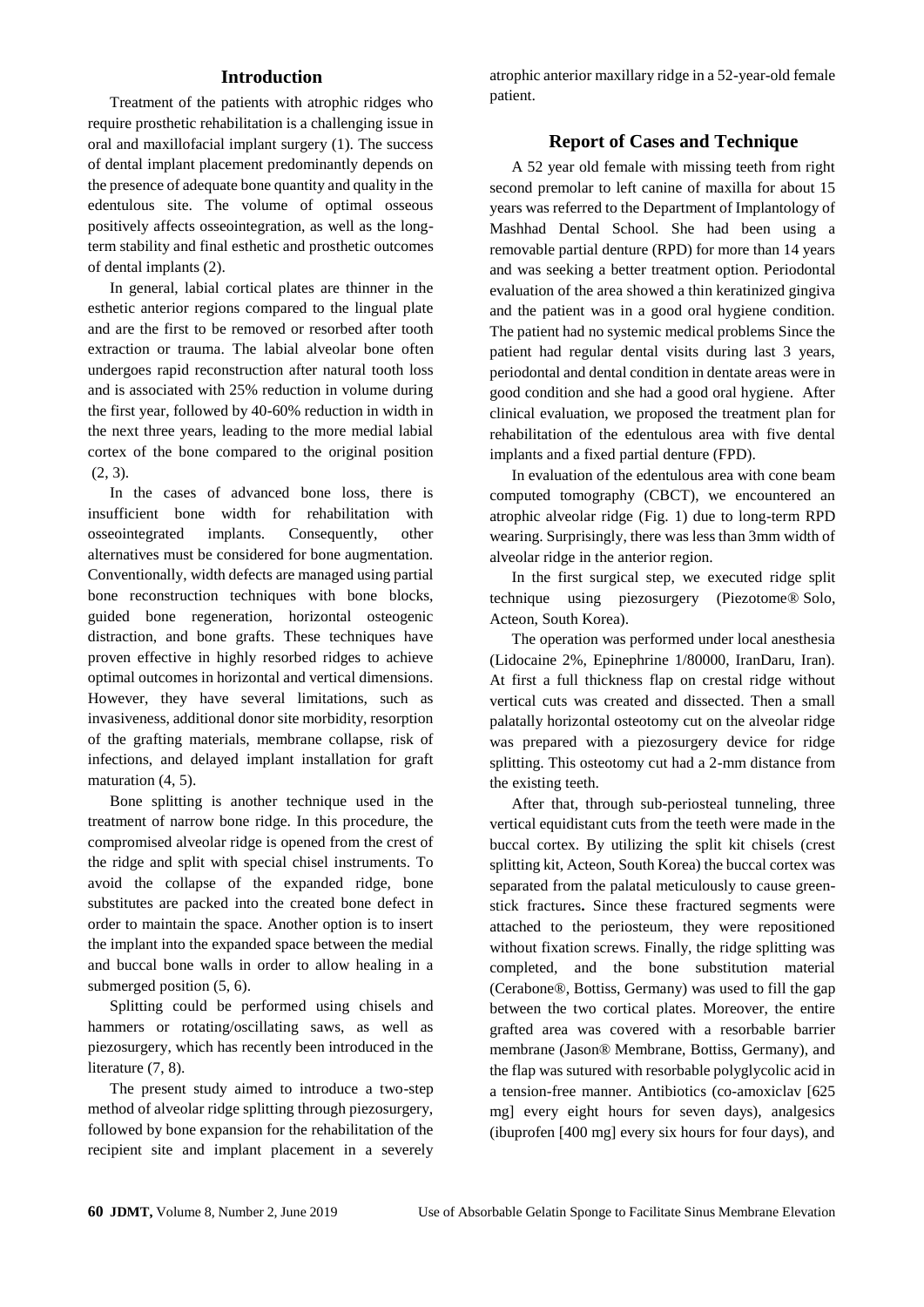antiseptic mouthwash (chlorhexidine [0.12%] every 12 hours for two weeks) were prescribed for the patient.

After six months, another CBCT was obtained from the patient (Fig. 2), which showed a slight ridge width deficiency in the implant sites. As a result, ridge expansion/spreading was performed using the thread formers of the implant kits (BEGO Semados®, RI Implant, BEGO, Germany) concomitant with implantation.

After the drilling of the implant sites with initial drills (800 rpm with 35 n/cm), site preparation continued with the thread formers (30 rpm with 35 n/cm) until reaching the final diameter (Fig. 3). At the final stage, five bone-level implants (BEGO Semados, RI Implants,

BEGO, Germany) with the diameter of 3.75 millimeters were inserted into the expanded osteotomy sites with satisfactory primary stability. After three months, radiographic and clinical examinations demonstrated successful osseointegration.

The uncovering of the implants was performed to place the healing abutments (Fig. 4). After three weeks, the impression was taken, and an FPD was delivered to the patient (Fig. 5). No clinical and radiographic problems were observed in the implanted areas, and the success rate of the implants was 100% after a one-year follow-up (Fig. 6). Despite the prolonged course of treatment (10 months), the patient was satisfied with the new implant-borne prosthesis (Fig. 5).



**Figure 1 .**Cone Beam Computed Tomography View of Edentulous Maxilla before Ridge Split Surgery



**Figure 2.** Cone Beam Computed Tomography View of Split Area after Six Months and before Bone Expansion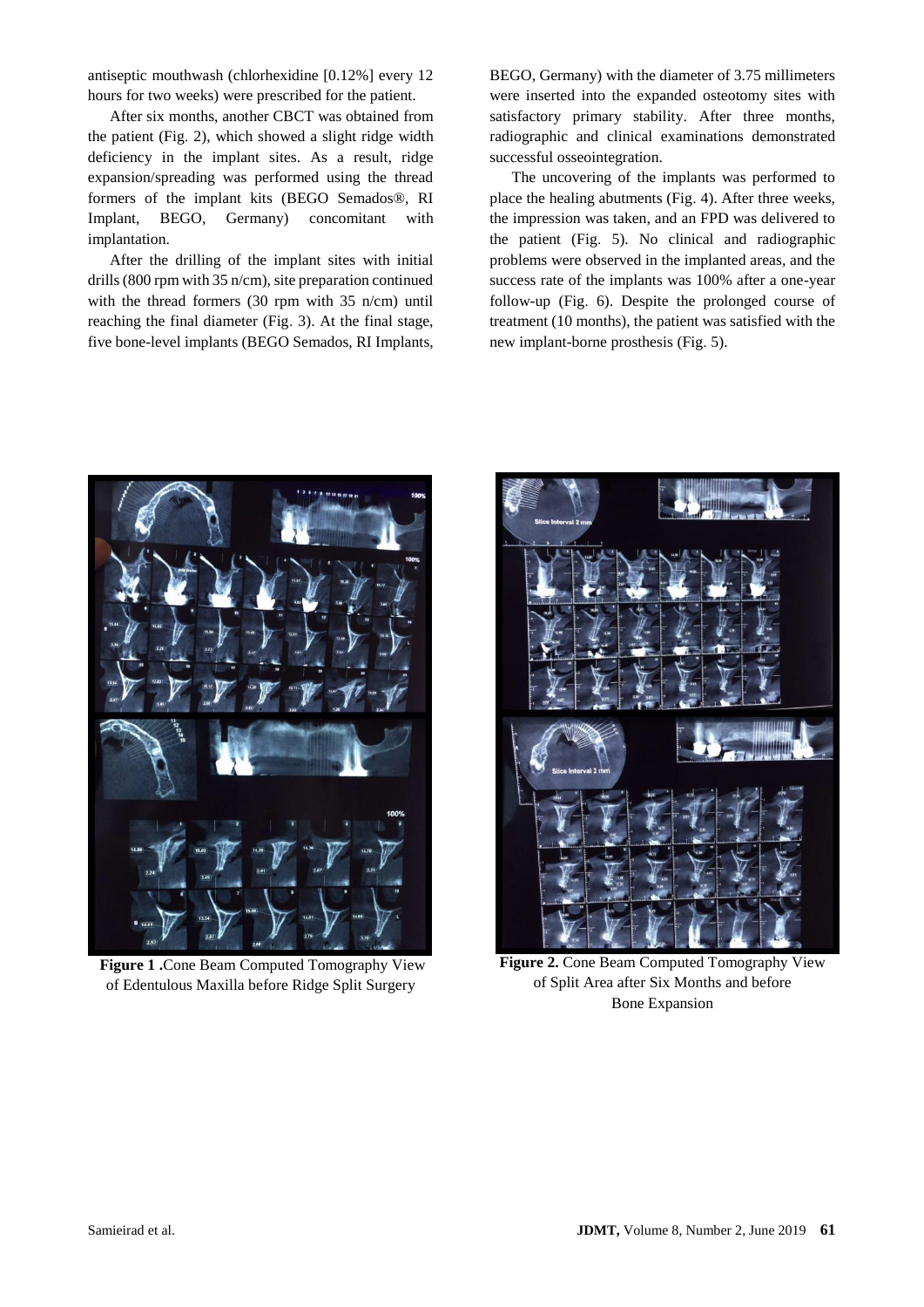

**Figure 3.** Clinical View of Prepared Implant Sites in Ridge-split Maxillary Alveolar Site after Bone Expansion



**Figure 4.** Uncovering of Implants and Placement of Healing Abutments after Four Months



**Figure 5.** FPD Delivered to Patient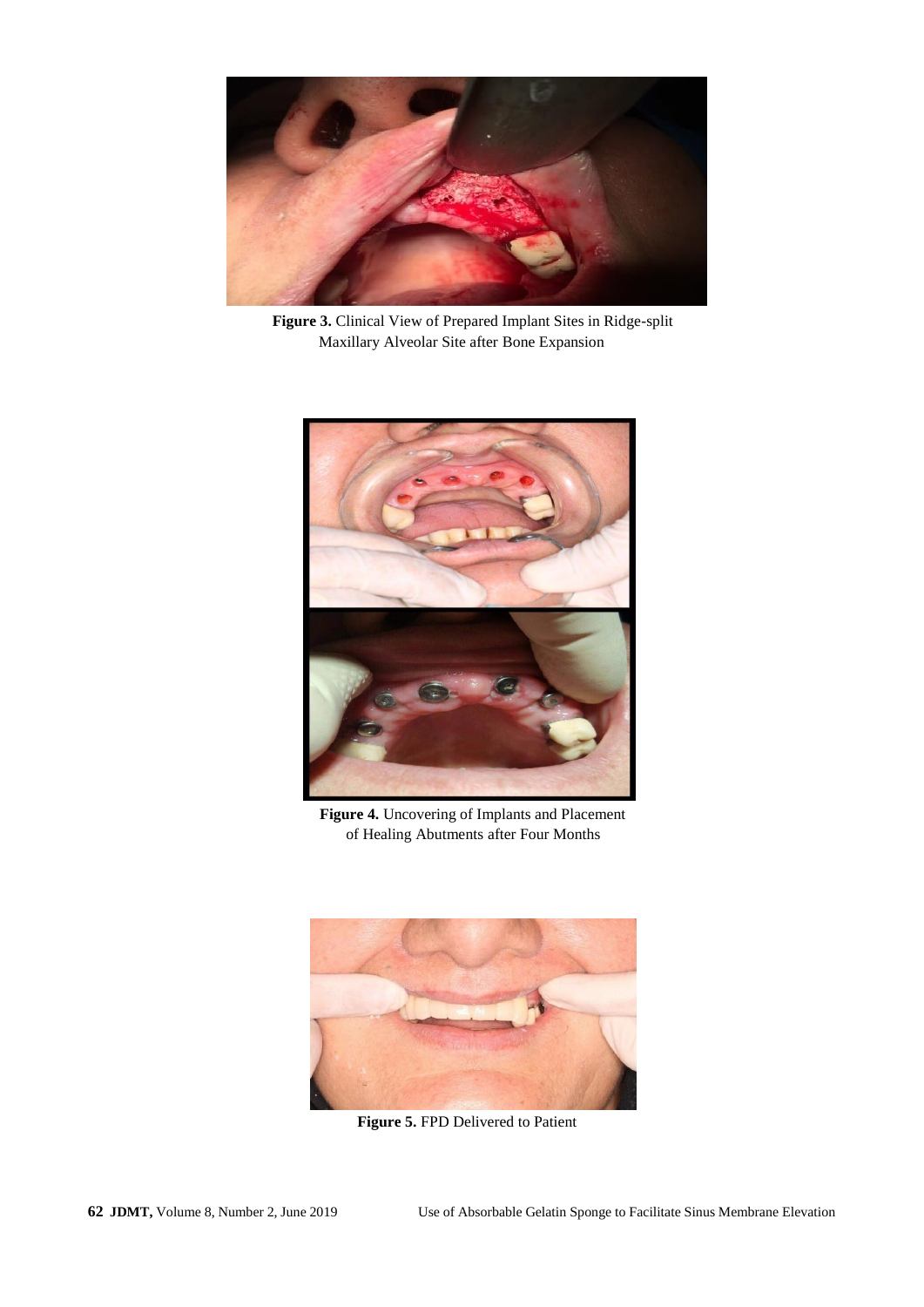

 **Figure 6.** Periapical Radiography of Osseointegrated Implants after One-year Follow-up

#### **Discussion**

Alveolar ridge splitting is a distinguished technique for bone expansion, which is used in the treatment of atrophic ridges with horizontal defects. In a study, Vercellotti et al (6). introduced piezosurgery for the treatment of atrophic jaws. This technique could be implemented through the simultaneous insertion of implants in one session or in two steps (1). Alveolar ridge splitting has several advantages, such as the elimination of the intra-oral (ramus, tuberosity, and mandibular symphysis) or extra-oral bone harvest (tibia and iliac crest). Moreover, it eliminates the need for second site surgery, thereby reducing patient morbidity (9).

The ideal indications of the ridge splitting and bone expansion procedures are the cases that do not require vertical ridge augmentation and have adequate cancellous bone between the labial and palatal cortical plates. These procedures are optimally performed in a narrow ridge (minimum of three millimeters) with greater preference in the maxillary bone over the mandible (5).

In the current research, the patient had a severely atrophic bone width  $\left( \langle 3 \rangle$  mm) in some areas. Therefore, augmentation and implantation were carried out in two stages to achieve better outcomes and prevent the complete fracture of the buccal plate, which is occasionally caused by drilling in a split alveolar ridge. Through meticulous splitting by piezosurgery and osteotomes, an acceptable alveolar width was achieved in the first surgical step. Afterwards, the expansion osteotomes were used to insert the implants with proper width in proper positions.

The main surgical risk associated with the ridge split procedure (RSP) is the fracture of the labial-cortical plate (9). Our patient had minor fractures in the crestal edge of the buccal plate, especially in the thinner areas, due to the minimally reflected flap that remained attached to the periosteum. These segments were repositioned and covered with a resorbable barrier membrane. In the

second surgical step, we observed that the bone segments were healed with minimal resorption.

Infections and uncontrolled bleeding are among the rare complications of RSP, which are often controlled by antibiotics/debridement and local hemostatic agents, respectively (8). However, no such complications were observed in our patient. In a study in this regard, Sethi and Kaus (10) reported the success rate of higher than 97% in a five-year period, which involved the use of a two-stage implant procedure through maxillary expansion by osteotomes. Subperiosteal tunneling at the sites of the vertical bone cuts is a modification of the split thickness flap reflection, which leaves the periosteum intact in the remainder of the fractured bone segments.

Some clinicians, who perform the ridge splitting technique with delayed implant placement, prefer a full thickness flap prior to making the corticotomies upon the first surgery. Following that, they perform a partial thickness flap during the second surgery for implant placement in order to reduce the overall bone resorption (7, 11, 12). In the present study, we used a subperiosteal flap and performed tunneling in the first and second surgery steps, which helped us to conservatively manipulate and manage the fractured buccal plates in order to prevent necrosis or resorption.

# **Conclusion**

A two-step method of alveolar ridge splitting using piezosurgery followed by bone expansion is a reliable, successful treatment plan, as well as a viable option for the rehabilitation of the implant recipient sites in severe atrophic maxilla (<3 mm). Although this surgical approach could be used in both jaws, it is better suited to the maxilla.

# **Conflicts of interest**

None declared.